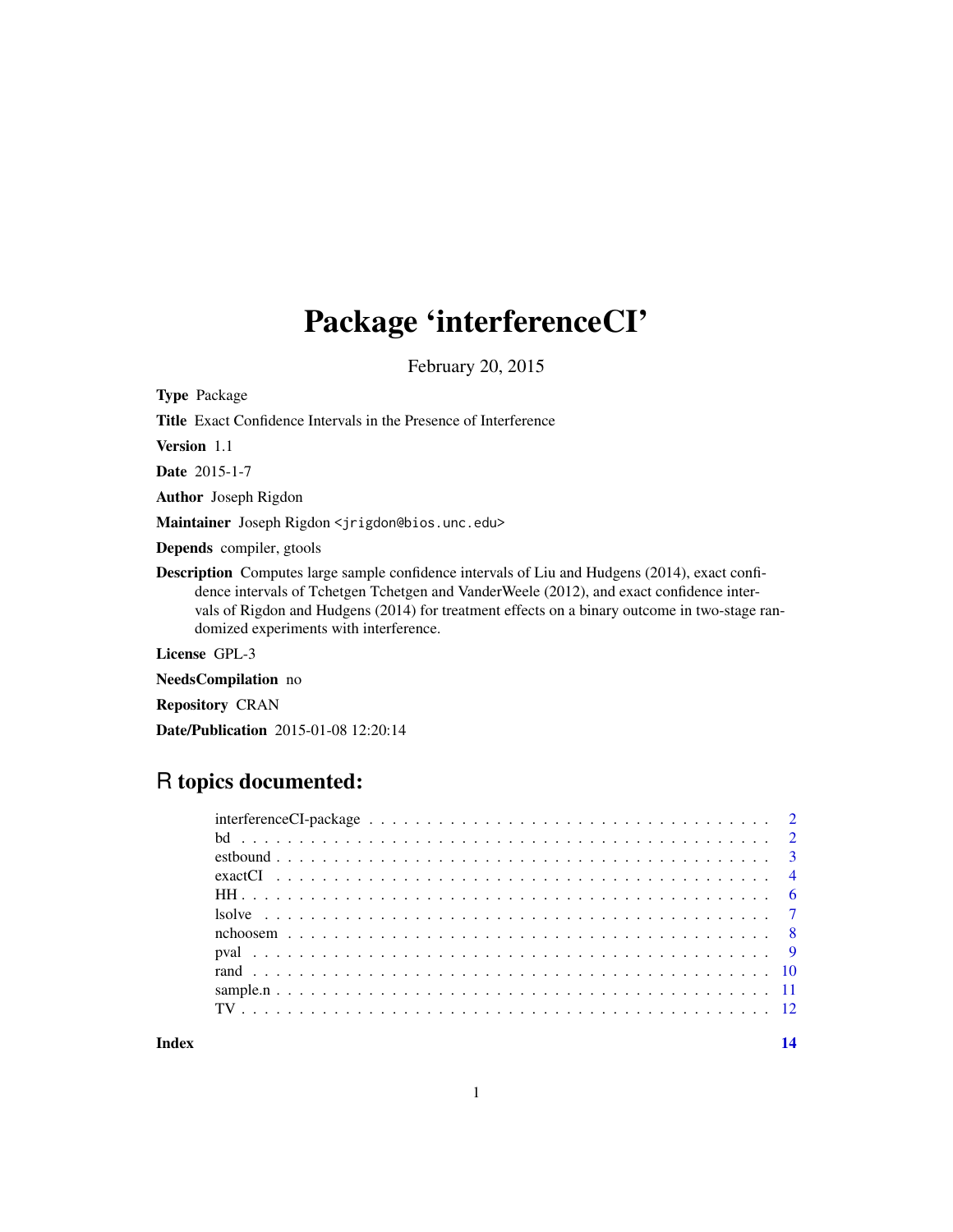<span id="page-1-0"></span>

interferenceCI-package

*Exact confidence intervals in the presence of interference*

#### Description

Computes large sample confidence intervals of Liu and Hudgens (2014), conservative exact confidence intervals of Tchetgen Tchetgen and VanderWeele (2012), and exact confidence intervals of Rigdon and Hudgens (2014) for treatment effects on a binary outcome in two-stage randomized experiments with interference.

#### Details

| Package: | interferenceCI |
|----------|----------------|
| Type:    | Package        |
| Version: | 1.0            |
| Date:    | 2014-10-16     |
| License: | $GPI - 3$      |

# Author(s)

Joseph Rigdon <jrigdon@bios.unc.edu>

# References

Hudgens, M.G. and Halloran, M.E. "Toward causal inference with interference." Journal of the American Statistical Association 2008 103:832-842.

Tchetgen Tchetgen, E. and VanderWeele, T.J. "On causal inference in the presence of interference." Statistical Methods in Medical Research 2012 21:55-75.

Liu, L. and Hudgens, M.G. "Large sample randomization inference of causal effects in the presence of interference." Journal of the American Statistical Association 2014 109, 288-301.

Rigdon, J. and Hudgens, M.G. "Exact confidence intervals in the presence of interference." Submitted to Statistics and Probability Letters 2014.

bd *Function to ensure that probability lies in interval* [0, 1]

#### Description

Used by targeted sampling algorithm in [exactCI](#page-3-1)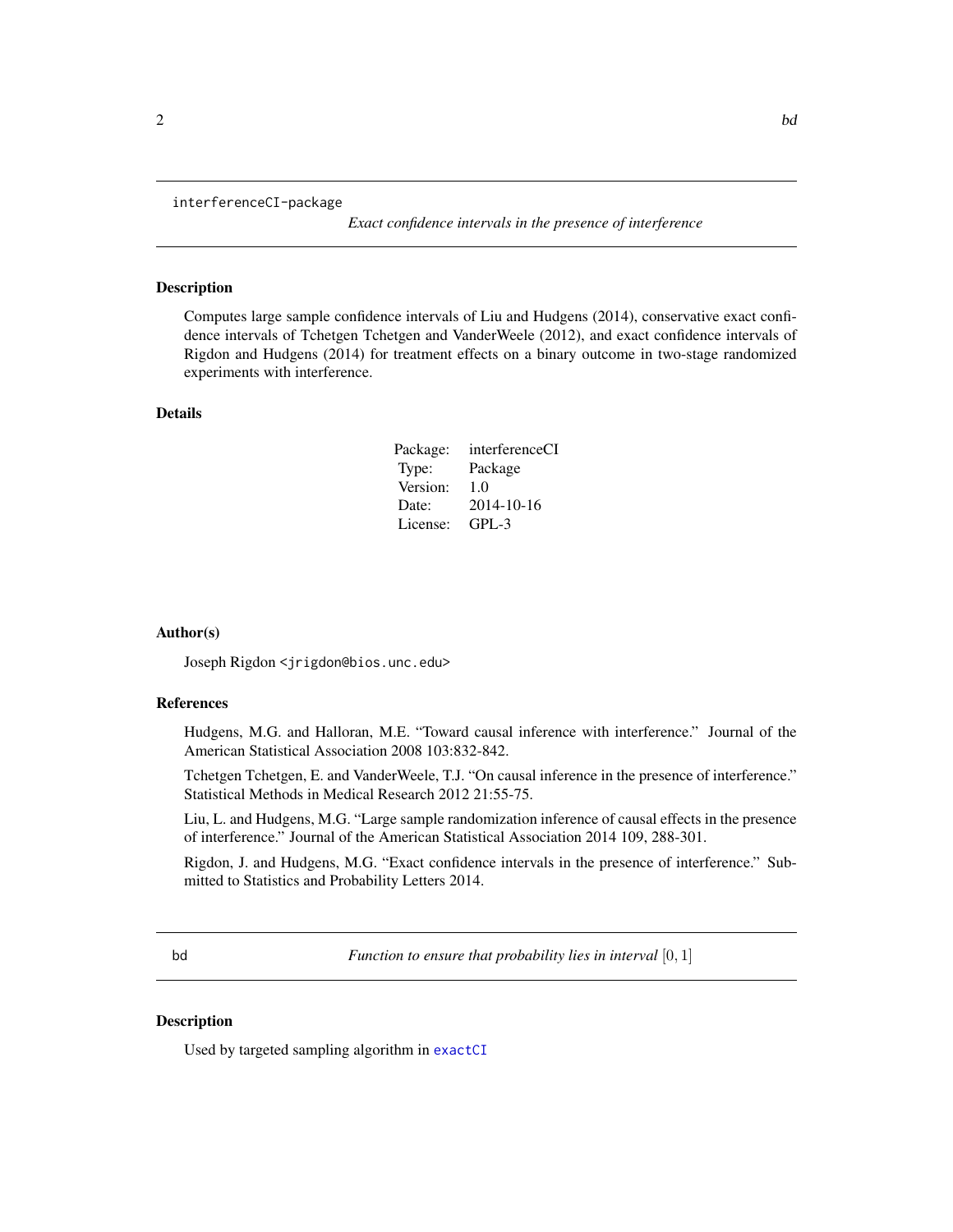#### <span id="page-2-0"></span>estbound 3

# Usage

bd(x)

# Arguments

x Real number

# Value

Function returns 0 if  $x < 0$ , x if  $0 \le x \le 1$ , and 1 if  $x > 1$ 

# Author(s)

Joseph Rigdon <jrigdon@bios.unc.edu>

# See Also

[exactCI](#page-3-1)

| estbound | Estimates and bounds for treatment effects on a binary outcome in a |
|----------|---------------------------------------------------------------------|
|          | two-stage randomized experiment with interference                   |

# Description

Computes the estimators of Hudgens and Halloran (2008) and bounds of Rigdon and Hudgens (2014) for treatment effects on a binary outcome in a two-stage randomized experiment with interference

#### Usage

estbound(g, data, m.a0, m.a1)

#### Arguments

| g    | 1st stage of randomization vector where element $i = 1, \ldots, k$ is equal to 1 if<br>group <i>i</i> was randomized to strategy $\alpha_1$ and 0 if randomized to strategy $\alpha_0$                |
|------|-------------------------------------------------------------------------------------------------------------------------------------------------------------------------------------------------------|
| data | $2 \times 2 \times k$ array of $2 \times 2$ table data where row 1 is treatment=yes, row 2 is<br>treatment=no, column 1 is outcome=yes, and column 2 is outcome=no                                    |
| m.a0 | $\alpha_0$ randomization vector where element $i = 1, \ldots, k$ is equal to the number of<br>subjects in group $i$ who would receive treatment if group $i$ was randomized to<br>strategy $\alpha_0$ |
| m.a1 | $\alpha_1$ randomization vector where element $i = 1, \dots, k$ is equal to the number of<br>subjects in group $i$ who would receive treatment if group $i$ was randomized to<br>strategy $\alpha_1$  |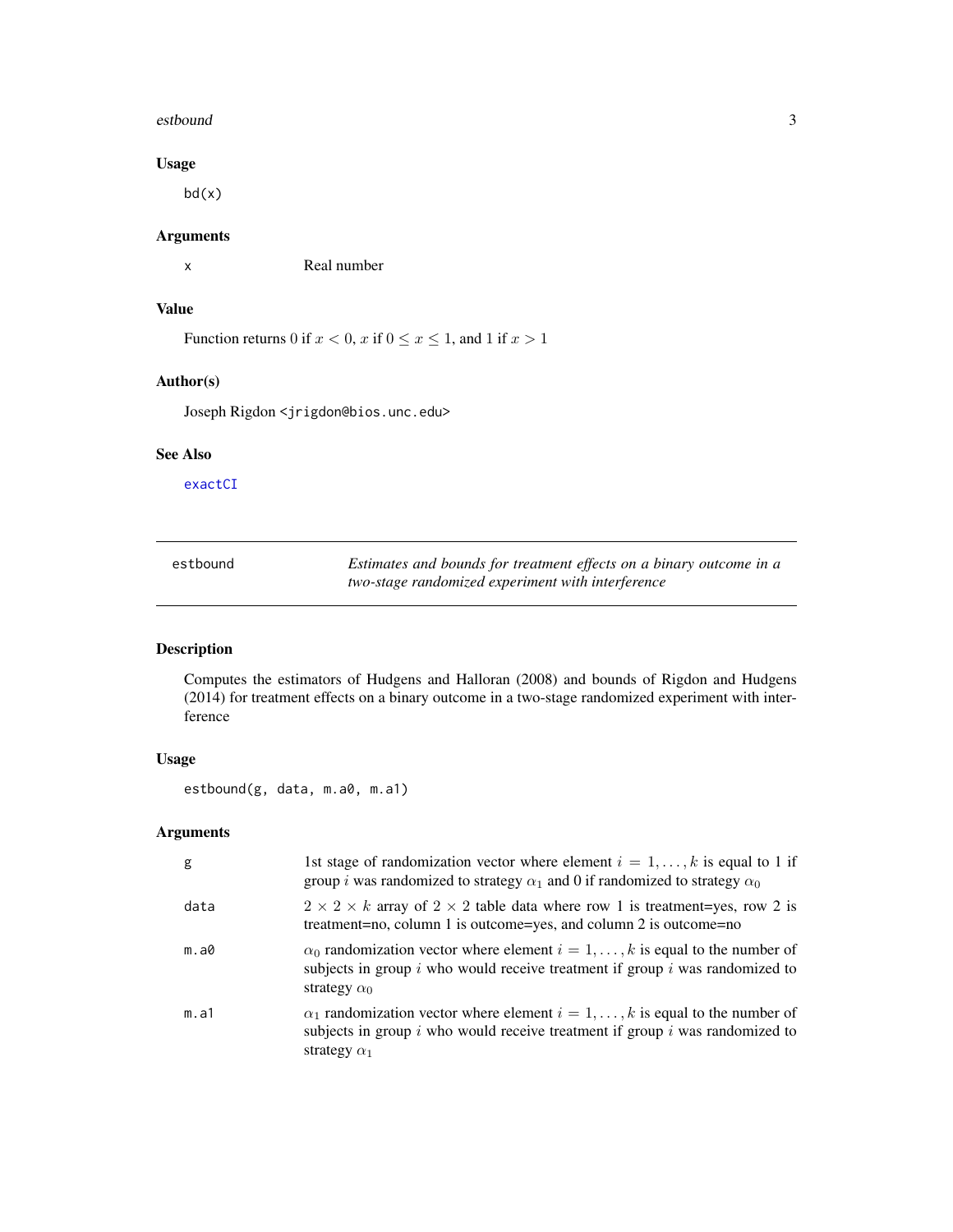#### <span id="page-3-0"></span>Details

Function will return many values (to be used by other functions in this package), but the only important value here is tab.eff

#### Value

tab.eff Labeled table of estimates and bounds

# Author(s)

Joseph Rigdon <jrigdon@bios.unc.edu>

#### References

Hudgens, M.G. and Halloran, M.E. "Toward causal inference with interference." Journal of the American Statistical Association 2008 103:832-842.

Rigdon, J. and Hudgens, M.G. "Exact confidence intervals in the presence of interference." Submitted to Statistics and Probability Letters 2014.

#### Examples

```
#Made up example with 10 groups of 10 where half are randomized to a0 and half to a1
#a0 is assign 3 of 10 to treatment and half to a1 is assign 6 of 10 to treatment
d = c(1,1,5,3,0,6,3,1,0,4,3,3,0,5,3,2,1,1,5,3,2,2,4,2,1,5,2,2,2,3,4,1,1,1,5,3,1,5,2,2)
data.ex = array(d, c(2, 2, 10))assign.ex = c(1, 0, 0, 0, 1, 1, 0, 1, 1, 0)
```
#Estimates and bounds  $e = estbound(assign.ex, data.ex, rep(3,10), rep(6,10))$ e\$tab.eff

<span id="page-3-1"></span>

| exactCI |  |
|---------|--|
|         |  |

Exact confidence intervals for treatment effects on a binary outcome *in a two-stage randomized experiment with interference*

#### Description

Finds exact confidence intervals for treatment effects on a binary outcome in a two-stage randomized experiment with interference. See Section 4.2 of Rigdon and Hudgens (2014) for details.

#### Usage

exactCI(eff, g, data, m.a0, m.a1, B2, C2, level)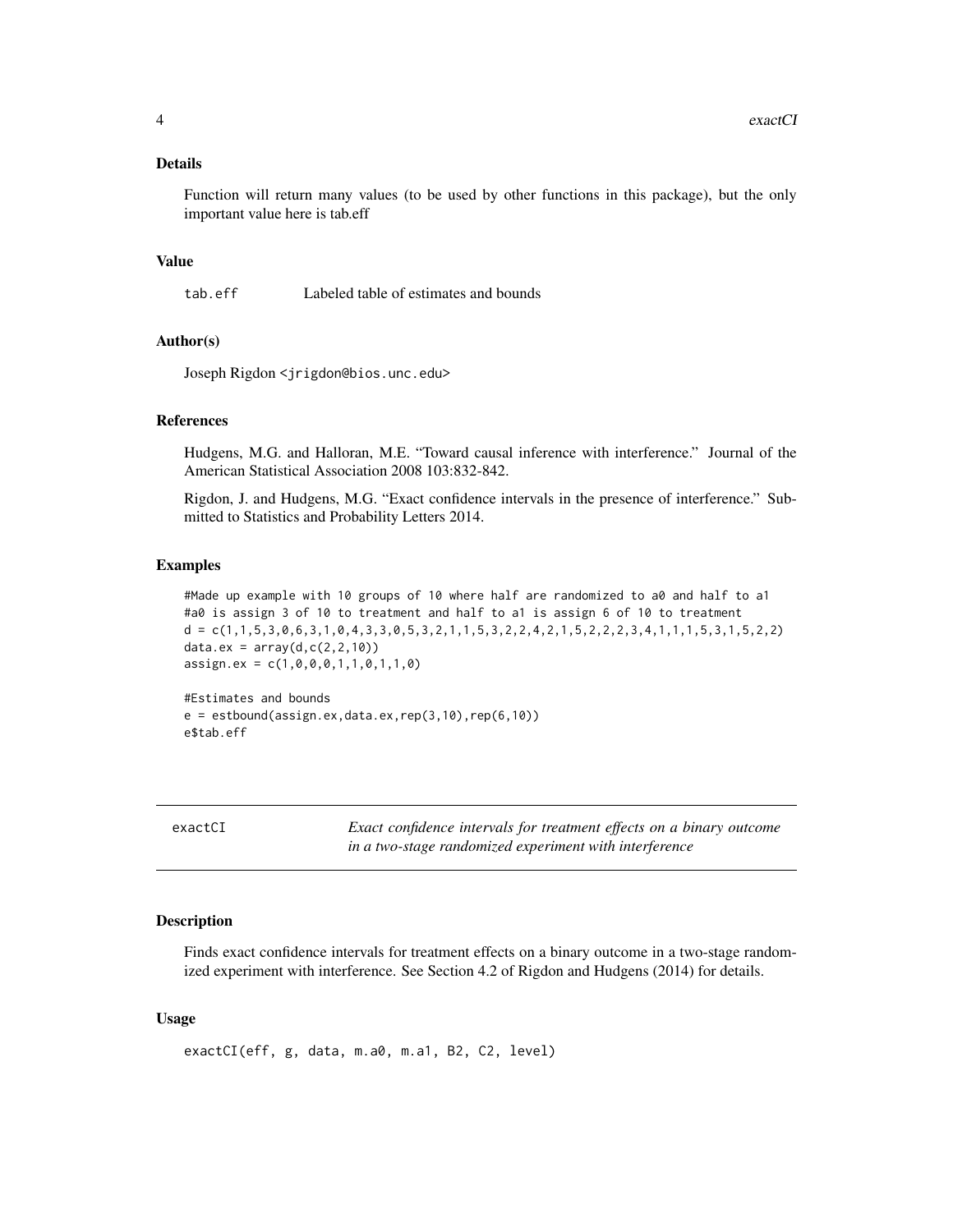#### exactCI 5

#### Arguments

| eff            | treatment effect of interest; either "DEa0", "DEa1", "IE", "TE", or "OE"                                                                                                                              |
|----------------|-------------------------------------------------------------------------------------------------------------------------------------------------------------------------------------------------------|
| g              | 1st stage of randomization vector where element $i = 1, , k$ is equal to 1 if<br>group <i>i</i> was randomized to strategy $\alpha_1$ and 0 if randomized to strategy $\alpha_0$                      |
| data           | $2 \times 2 \times k$ array of $2 \times 2$ table data where row 1 is treatment=yes, row 2 is<br>treatment=no, column 1 is outcome=yes, and column 2 is outcome=no                                    |
| m.a0           | $\alpha_0$ randomization vector where element $i = 1, \dots, k$ is equal to the number of<br>subjects in group $i$ who would receive treatment if group $i$ was randomized to<br>strategy $\alpha_0$  |
| m.a1           | $\alpha_0$ randomization vector where element $i = 1, \ldots, k$ is equal to the number of<br>subjects in group $i$ who would receive treatment if group $i$ was randomized to<br>strategy $\alpha_1$ |
| B <sub>2</sub> | number of sharp nulls to test in the targeted sampling algorithm                                                                                                                                      |
| C <sub>2</sub> | number of re-randomizations (experiments) to conduct in computing the null<br>distribution of the estimator                                                                                           |
| level          | significance level of hypothesis tests, i.e., method yields a 1-level confidence<br>interval                                                                                                          |

#### Details

See Section 4.2 of Rigdon and Hudgens (2014) for detailed description. Please plot the p-values against the effect as a check of targeted sampling algorithm performance.

#### Value

| <b>B1</b>      | total number of hypotheses that could be tested                                |
|----------------|--------------------------------------------------------------------------------|
| C <sub>1</sub> | total number of re-randomizations (experiments) that could be performed        |
| frac.NA        | fraction of hypothesized sharp nulls that are not tested                       |
| prob1          | final value of targeting parameter $q_p$ , in finding lower confidence limit   |
| prob2          | final value of targeting parameter $q_{p_n}$ in finding upper confidence limit |
| effect         | vector of sharp null hypotheses                                                |
| p              | vector of p-values corresponding to the sharp null hypotheses                  |
| lower          | lower limit to confidence interval                                             |
| upper          | upper limit to confidence interval                                             |

# Author(s)

Joseph Rigdon <jrigdon@bios.unc.edu>

#### References

Rigdon, J. and Hudgens, M.G. "Exact confidence intervals in the presence of interference." Submitted to Statistics and Probability Letters 2014.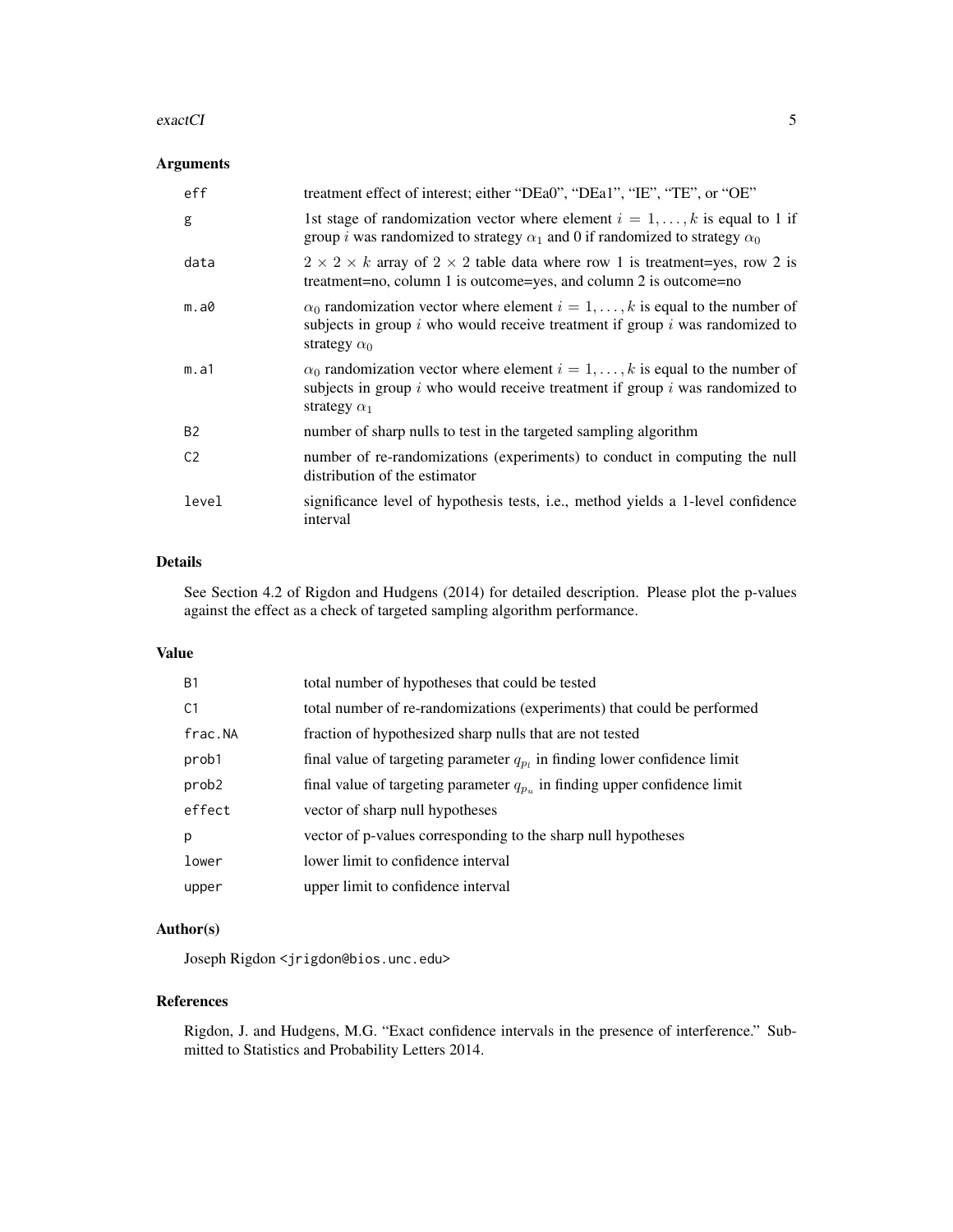#### <span id="page-5-0"></span>Examples

```
#Made up example with 10 groups of 10 where half are randomized to a0 and half to a1
#a0 is assign 3 of 10 to treatment and half to a1 is assign 6 of 10 to treatment
d = c(1,1,5,3,0,6,3,1,0,4,3,3,0,5,3,2,1,1,5,3,2,2,4,2,1,5,2,2,2,3,4,1,1,1,5,3,1,5,2,2)
data.ex = array(d, c(2, 2, 10))assign.ex = c(1,0,0,0,1,1,0,1,1,0)
#Inference for overall effect
l1 = exactCI('OE',assign.ex,data.ex,rep(3,10),rep(6,10),100,100,0.05)
#Check algorithm using a plot
plot(l1$effect,l1$p)
```
HH *Large sample confidence intervals for treatment effects on a binary outcome in a two-stage randomized experiment with interference*

# Description

Computes the large sample confidence intervals of Liu and Hudgens (2014) for treatment effects on a binary outcome in a two-stage randomized experiment with interference

#### Usage

HH(eff, g, data, m.a0, m.a1, level)

#### Arguments

| eff   | treatment effect of interest; either "DEa0", "DEa1", "IE", "TE", or "OE"                                                                                                                              |
|-------|-------------------------------------------------------------------------------------------------------------------------------------------------------------------------------------------------------|
| g     | 1st stage of randomization vector where element $i = 1, \ldots, k$ is equal to 1 if<br>group <i>i</i> was randomized to strategy $\alpha_1$ and 0 if randomized to strategy $\alpha_0$                |
| data  | $2 \times 2 \times k$ array of $2 \times 2$ table data where row 1 is treatment=yes, row 2 is<br>treatment=no, column 1 is outcome=yes, and column 2 is outcome=no                                    |
| m.a0  | $\alpha_0$ randomization vector where element $i = 1, \ldots, k$ is equal to the number of<br>subjects in group $i$ who would receive treatment if group $i$ was randomized to<br>strategy $\alpha_0$ |
| m.a1  | $\alpha_1$ randomization vector where element $i = 1, \dots, k$ is equal to the number of<br>subjects in group $i$ who would receive treatment if group $i$ was randomized to<br>strategy $\alpha_1$  |
| level | significance level, <i>i.e.</i> , method yields a 1-level confidence interval                                                                                                                         |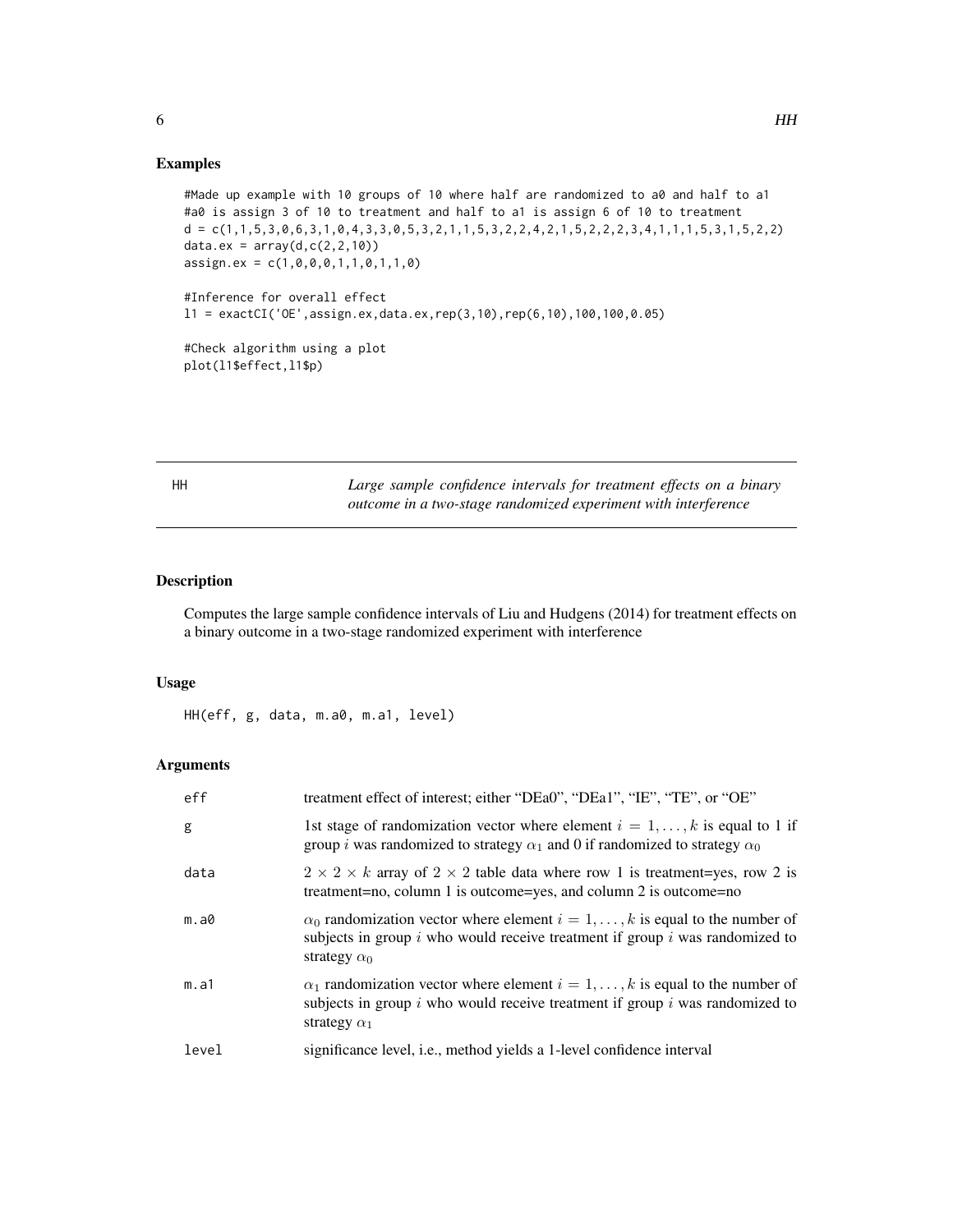#### <span id="page-6-0"></span>lsolve 7

#### Value

| est      | estimated treatment effect                   |
|----------|----------------------------------------------|
| v        | estimated variance                           |
| lower.w  | lower limit to Wald confidence interval      |
| upper.w  | upper limit to Wald confidence interval      |
| lower.ch | lower limit to Chebyshev confidence interval |
| upper.ch | upper limit to Chebyshev confidence interval |
|          |                                              |

#### Author(s)

Joseph Rigdon <jrigdon@bios.unc.edu>

#### References

Hudgens, M.G. and Halloran, M.E. "Toward causal inference with interference." Journal of the American Statistical Association 2008 103:832-842.

Liu, L. and Hudgens, M.G. "Large sample randomization inference of causal effects in the presence of interference." Journal of the American Statistical Association 2014 109:288-301.

#### Examples

```
#Table 3 from Hudgens and Halloran (2008)
hh = array(c(16,18,12541-16,12541-18,26,54,11513-26,11513-54,17,119,10772-17,
     25134-119,22,122,8883-22,20727-122,15,92,5627-15,13130-92),c(2,2,5))
e1 = HH('OE', c(1,1,0,0,0), hh, round(0.3*c(25082,23026,35906,29610,18757),0),round(0.5*c(25082,23026,35906,29610,18757),0),0.05)
round(1000*e1$est,3)
round(1000000*e1$v,3)
```
lsolve *Local linear interpolation function*

#### Description

Computes intersection of a line drawn from  $(x_1, y_1)$  to  $(x_2, y_2)$  and a horizontal line at level

#### Usage

lsolve(x1, y1, x2, y2, level)

#### Arguments

| x1    | x-coordinate for first point     |
|-------|----------------------------------|
| v1    | y-coordinate for first point     |
| x2    | x-coordinate for second point    |
| v2    | y-coordinate for second point    |
| level | y-coordinate for horizontal line |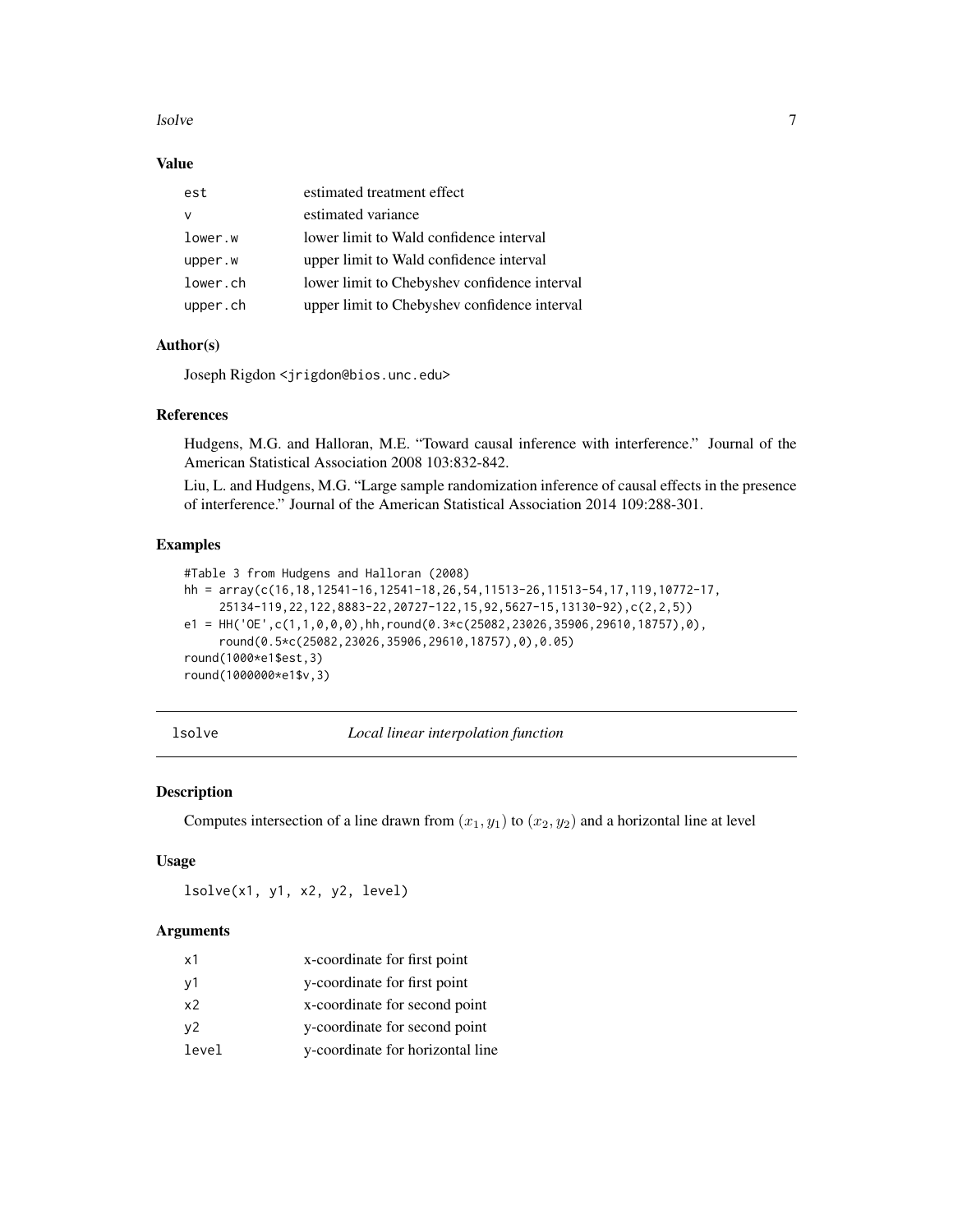# <span id="page-7-0"></span>Value

Returns x-coordinate of intersection point

# Author(s)

Joseph Rigdon <jrigdon@bios.unc.edu>

#### See Also

[exactCI](#page-3-1)

nchoosem *Compute randomization matrix*

# Description

Returns the  $\binom{n}{m}$  row randomization matrix; uses combinations function in **gtools** 

#### Usage

nchoosem(n, m)

# Arguments

| n | total number of subjects                   |
|---|--------------------------------------------|
| m | number assigned to treatment in experiment |

# Value

matrix with  $\binom{n}{m}$  rows of randomizations

#### Author(s)

Joseph Rigdon <jrigdon@bios.unc.edu>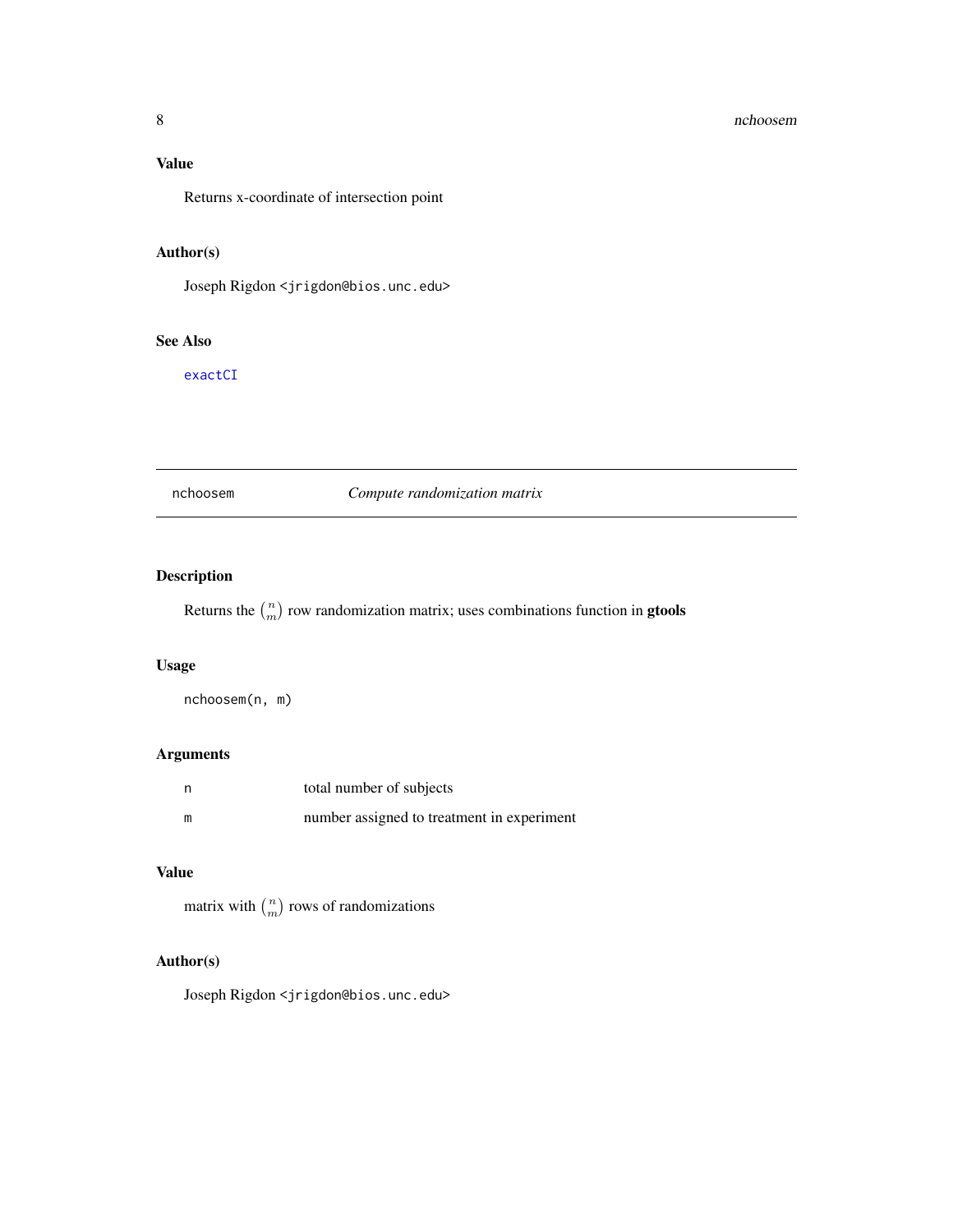# <span id="page-8-0"></span>Description

Returns permutation test p-value; used in the construction of exact confidence intervals by the function [exactCI](#page-3-1)

# Usage

pval(eff, est, null, y0.a0, y1.a0, y0.a1, y1.a1, h, n, m.a0, m.a1, C2)

# Arguments

| eff            | treatment effect of interest; either "DEa0", "DEa1", "IE", "TE", or "OE"                                                                                                                              |
|----------------|-------------------------------------------------------------------------------------------------------------------------------------------------------------------------------------------------------|
| est            | estimated treatment effect using estimators from Hudgens and Halloran (2008)                                                                                                                          |
| null           | value of treatment effect of interest under the sharp null hypothesis                                                                                                                                 |
| y0.a0          | hypothesized vector $\vec{y}(0; \alpha_0)$ under the sharp null hypothesis                                                                                                                            |
| y1.a0          | hypothesized vector $\vec{y}(1; \alpha_0)$ under the sharp null hypothesis                                                                                                                            |
| y0.a1          | hypothesized vector $\vec{y}(0; \alpha_1)$ under the sharp null hypothesis                                                                                                                            |
| y1.a1          | hypothesized vector $\vec{y}(1; \alpha_1)$ under the sharp null hypothesis                                                                                                                            |
| h              | the number of groups out of k total to be randomized to strategy $\alpha_1$                                                                                                                           |
| n              | group size vector where element $i = 1, \ldots, k$ is equal to the number of subjects<br>in group $i$                                                                                                 |
| m.a0           | $\alpha_0$ randomization vector where element $i = 1, \ldots, k$ is equal to the number of<br>subjects in group $i$ who would receive treatment if group $i$ was randomized to<br>strategy $\alpha_0$ |
| m.a1           | $\alpha_1$ randomization vector where element $i = 1, \ldots, k$ is equal to the number of<br>subjects in group $i$ who would receive treatment if group $i$ was randomized to<br>strategy $\alpha_1$ |
| C <sub>2</sub> | number of re-randomizations (experiments) to conduct in computing the null<br>distribution of the estimator                                                                                           |

# Details

See equation (6) in Rigdon and Hudgens (2014)

# Author(s)

Joseph Rigdon <jrigdon@bios.unc.edu>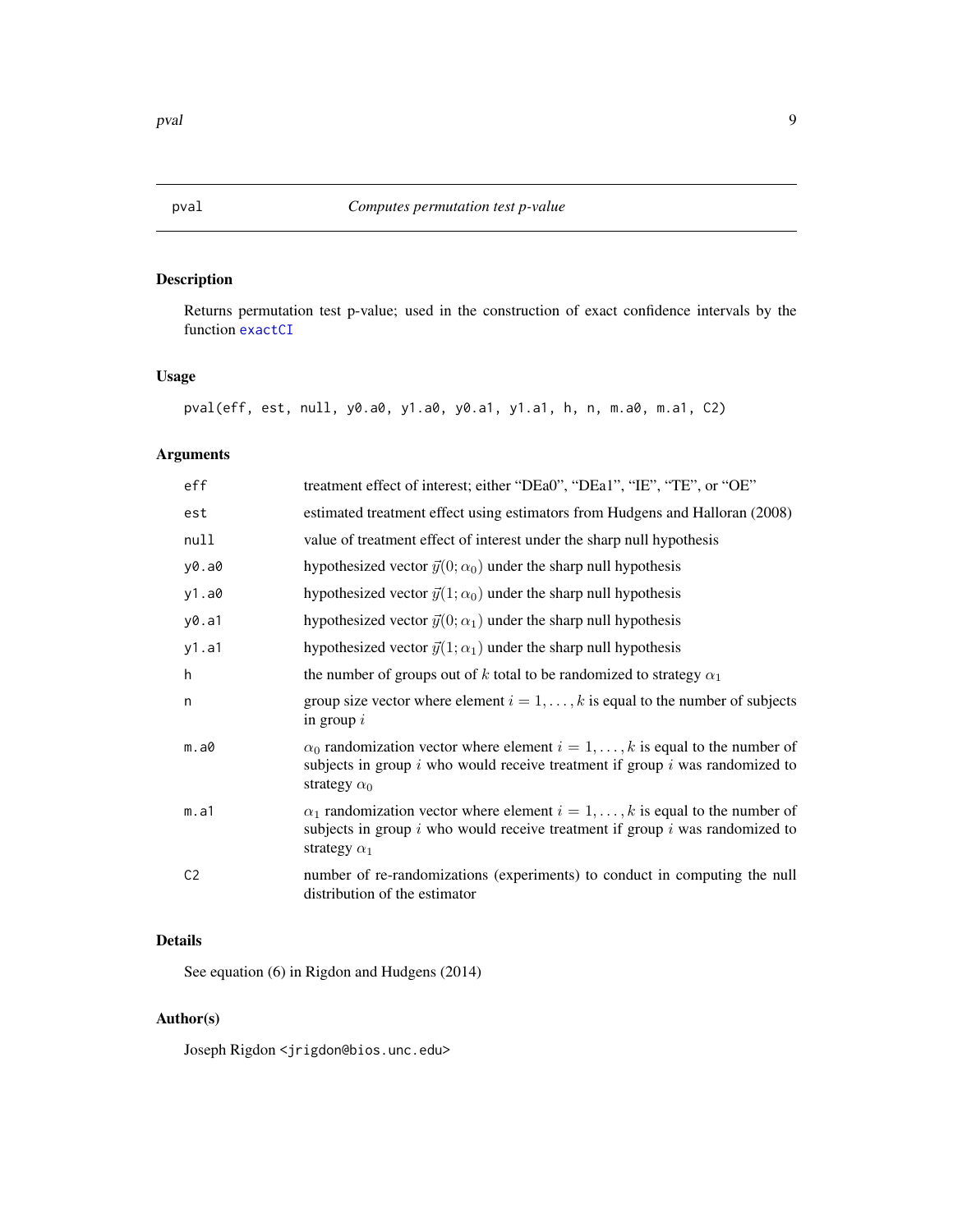#### <span id="page-9-0"></span>References

Hudgens, M.G. and Halloran, M.E. "Toward causal inference with interference." Journal of the American Statistical Association 2008 103:832-842.

Rigdon, J. and Hudgens, M.G. "Exact confidence intervals in the presence of interference." Submitted to Statistics and Probability Letters 2014.

#### See Also

[exactCI](#page-3-1)

*rand Compute single*  $\binom{n}{m}$  *randomization* 

#### Description

Returns vector of length n with exactly m 1s and  $n - m$  0s

# Usage

rand(n, m)

#### Arguments

| n | total number of subjects                   |
|---|--------------------------------------------|
| m | number assigned to treatment in experiment |

#### Value

vector of length *n* with exactly *m* 1s and  $n - m$  0s

# Author(s)

Joseph Rigdon <jrigdon@bios.unc.edu>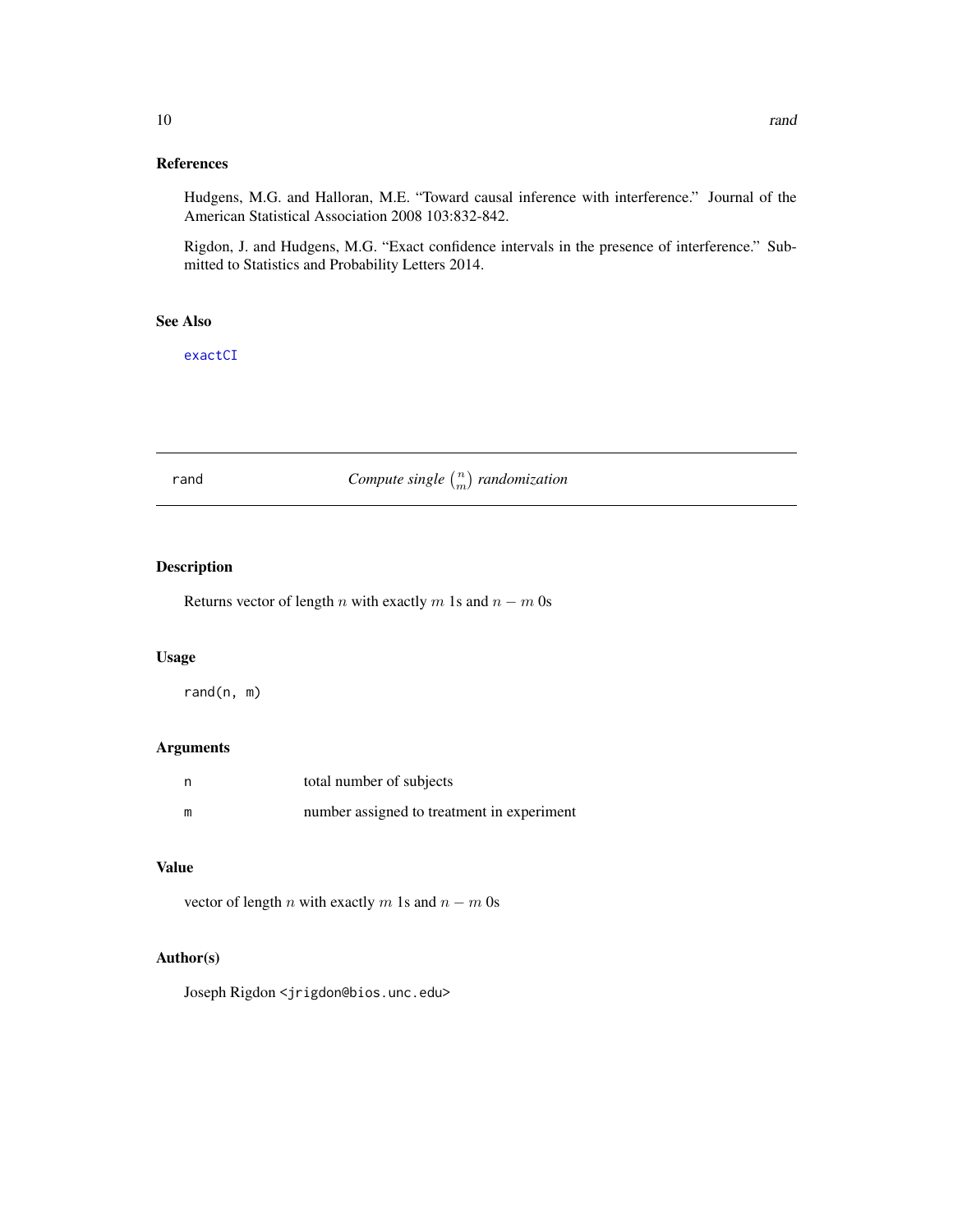<span id="page-10-0"></span>

# Description

Fills in missingness in  $\vec{y}(z; \alpha_s)$  for  $z, s = 0, 1$  based on targeted sampling algorithm described in Section 4.2 of Rigdon and Hudgens (2014)

# Usage

sample.n(eff, y0.a0, y1.a0, y0.a1, y1.a1, p00, p10, p01, p11, n, m.a0, m.a1)

# Arguments

| eff   | treatment effect of interest; either "DEa0", "DEa1", "IE", "TE", or "OE"                                                                                                                              |
|-------|-------------------------------------------------------------------------------------------------------------------------------------------------------------------------------------------------------|
| y0.a0 | Observed $\vec{y}(0; \alpha_0)$ ; includes NAs where missing                                                                                                                                          |
| y1.a0 | Observed $\vec{y}(1; \alpha_0)$ ; includes NAs where missing                                                                                                                                          |
| y0.a1 | Observed $\vec{y}(0; \alpha_1)$ ; includes NAs where missing                                                                                                                                          |
| y1.a1 | Observed $\vec{y}(1; \alpha_1)$ ; includes NAs where missing                                                                                                                                          |
| p00   | Missingness in $\vec{y}(0; \alpha_0)$ is filled in by sampling from a Bernoulli distribution<br>with mean $p_{00}$                                                                                    |
| p10   | Missingness in $\vec{y}(1; \alpha_0)$ is filled in by sampling from a Bernoulli distribution<br>with mean $p_{10}$                                                                                    |
| p01   | Missingness in $\vec{y}(0; \alpha_1)$ is filled in by sampling from a Bernoulli distribution<br>with mean $p_{01}$                                                                                    |
| p11   | Missingness in $\vec{y}(1; \alpha_0)$ is filled in by sampling from a Bernoulli distribution<br>with mean $p_{11}$                                                                                    |
| n     | group size vector where element $i = 1, , k$ is equal to the number of subjects<br>in group $i$                                                                                                       |
| m.a0  | $\alpha_0$ randomization vector where element $i = 1, \ldots, k$ is equal to the number of<br>subjects in group $i$ who would receive treatment if group $i$ was randomized to<br>strategy $\alpha_0$ |
| m.a1  | $\alpha_1$ randomization vector where element $i = 1, \ldots, k$ is equal to the number of<br>subjects in group $i$ who would receive treatment if group $i$ was randomized to<br>strategy $\alpha_1$ |

# Value

| v0.a0  | value of $\vec{y}(0; \alpha_0)$ after missingness has been filled in using targeted sampling                    |
|--------|-----------------------------------------------------------------------------------------------------------------|
| y1.a0  | value of $\vec{y}(1;\alpha_0)$ after missingness has been filled in using targeted sampling                     |
| y0.a1  | value of $\vec{y}(0; \alpha_1)$ after missingness has been filled in using targeted sampling                    |
| y1.a1  | value of $\vec{y}(1;\alpha_1)$ after missingness has been filled in using targeted sampling                     |
| effect | value of treatment effect of interested under sharp null after missingness filled<br>in using targeted sampling |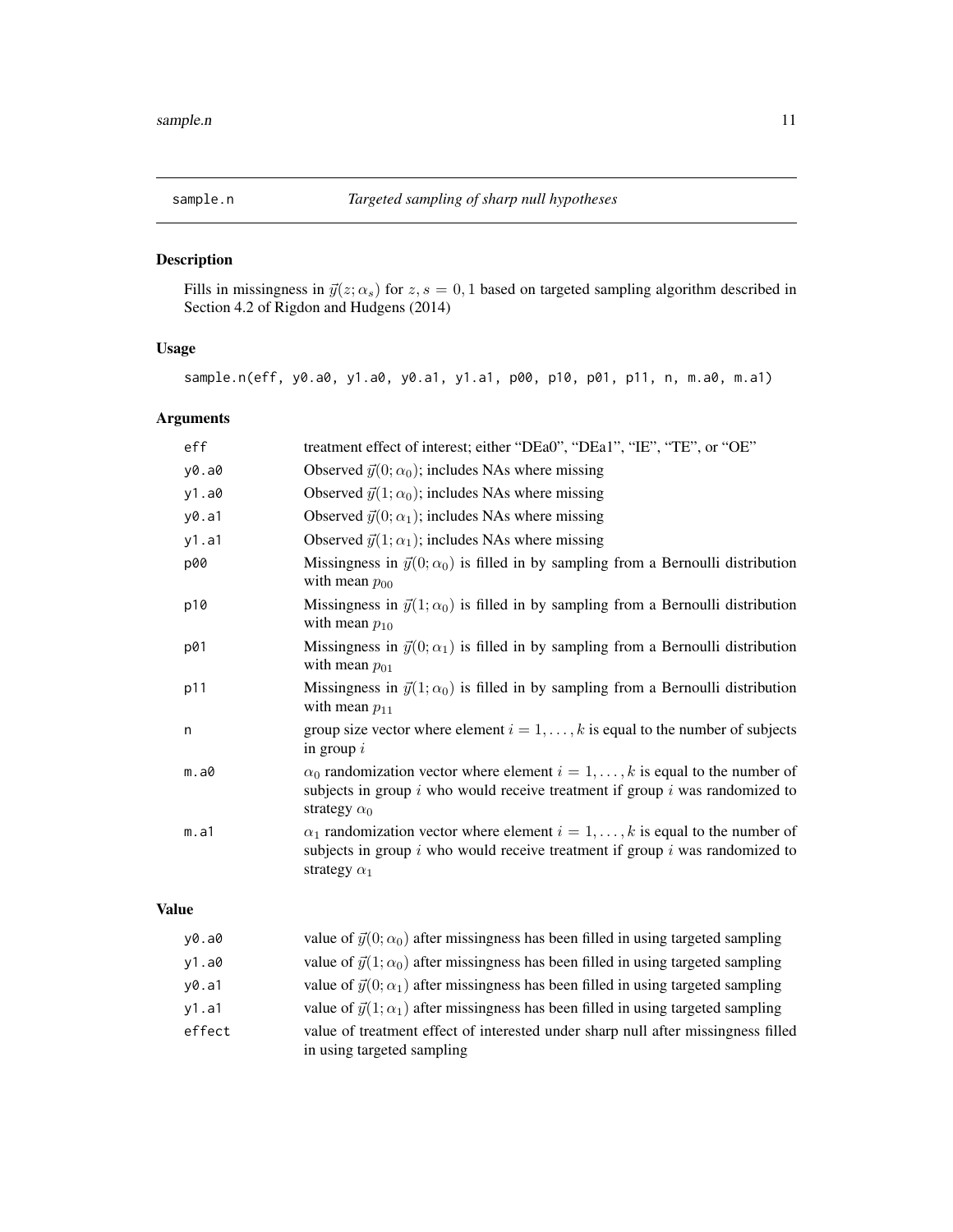# <span id="page-11-0"></span>Author(s)

Joseph Rigdon <jrigdon@bios.unc.edu>

#### References

Rigdon, J. and Hudgens, M.G. "Exact confidence intervals in the presence of interference." Submitted to Statistics and Probability Letters 2014.

# See Also

[exactCI](#page-3-1)

| ÷ |  |
|---|--|
|   |  |
|   |  |
|   |  |

Conservative exact confidence intervals for treatment effects on a bi*nary outcome in a two-stage randomized experiment with interference*

# Description

Computes the conservative exact confidence intervals of Tchetgen Tchetgen and VanderWeele (2012) for treatment effects on a binary outcome in a two-stage randomized experiment with interference

# Usage

TV(eff, g, data, m.a0, m.a1, level)

# Arguments

| eff   | treatment effect of interest; either "DEa0", "DEa1", "IE", "TE", or "OE"                                                                                                                              |
|-------|-------------------------------------------------------------------------------------------------------------------------------------------------------------------------------------------------------|
| g     | 1st stage of randomization vector where element $i = 1, \ldots, k$ is equal to 1 if<br>group <i>i</i> was randomized to strategy $\alpha_1$ and 0 if randomized to strategy $\alpha_0$                |
| data  | $2 \times 2 \times k$ array of $2 \times 2$ table data where row 1 is treatment=yes, row 2 is<br>treatment=no, column 1 is outcome=yes, and column 2 is outcome=no                                    |
| m.a0  | $\alpha_0$ randomization vector where element $i = 1, \ldots, k$ is equal to the number of<br>subjects in group $i$ who would receive treatment if group $i$ was randomized to<br>strategy $\alpha_0$ |
| m.a1  | $\alpha_1$ randomization vector where element $i = 1, \ldots, k$ is equal to the number of<br>subjects in group $i$ who would receive treatment if group $i$ was randomized to<br>strategy $\alpha_1$ |
| level | significance level, <i>i.e.</i> , method yields a 1-level confidence interval                                                                                                                         |

#### Details

Confidence intervals are based on a Hoeffding-type exponential inequality; see section 4.3.2 of Tchetgen Tchetgen and VanderWeele (2012)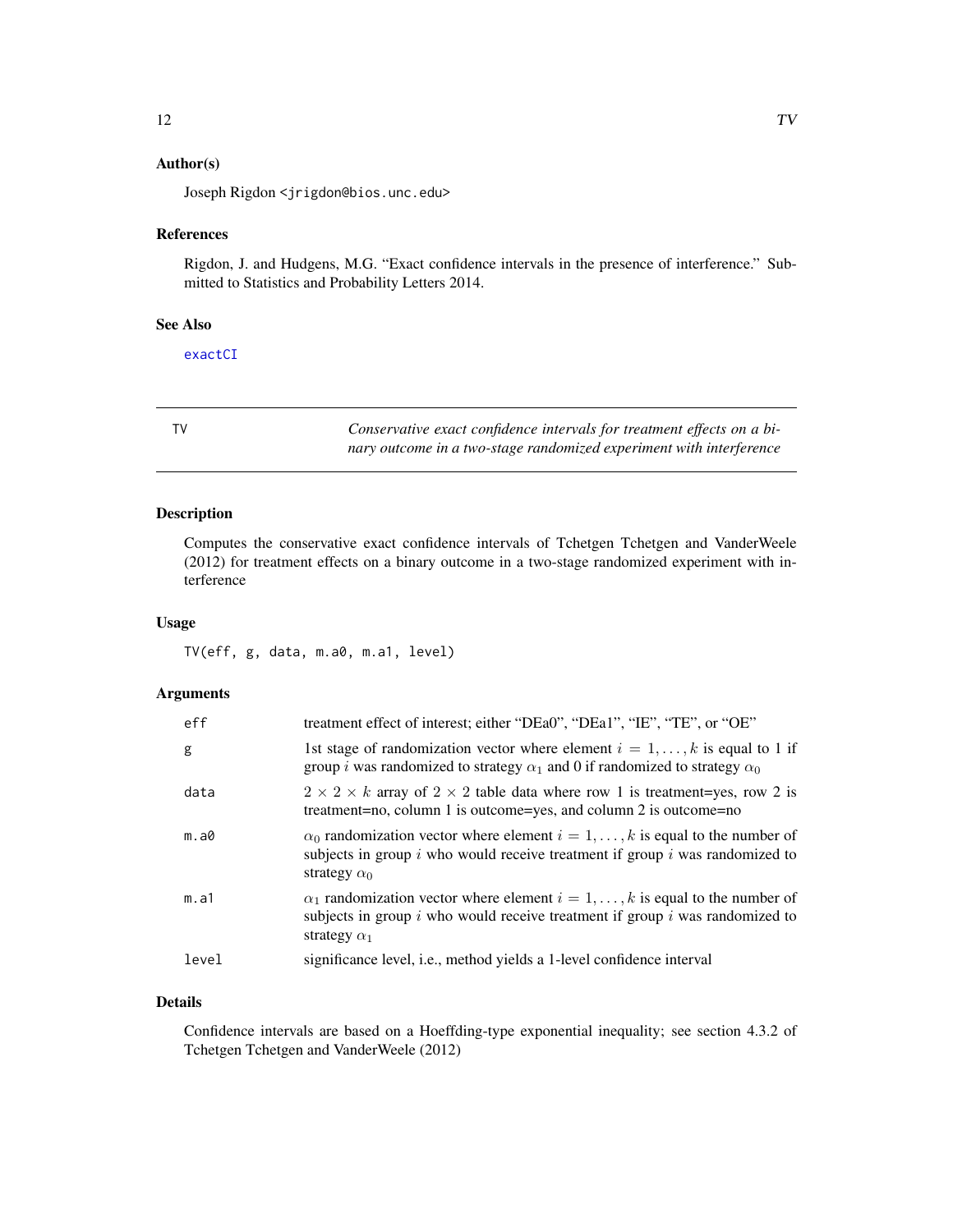# Value

| est   | estimated treatment effect from Hudgens and Halloran (2008) |
|-------|-------------------------------------------------------------|
|       | half-width of confidence interval                           |
| lower | lower limit of confidence interval                          |
| upper | upper limit of confidence interval                          |

# Author(s)

Joseph Rigdon <jrigdon@bios.unc.edu>

#### References

Hudgens, M.G. and Halloran, M.E. "Toward causal inference with interference." Journal of the American Statistical Association 2008 103:832-842.

Tchetgen Tchetgen, E. and VanderWeele, T.J. "On causal inference in the presence of interference." Statistical Methods in Medical Research 2012 21:55-75.

# Examples

#Made up example with 10 groups of 10 where half are randomized to a0 and half to a1 #a0 is assign 3 of 10 to treatment and half to a1 is assign 6 of 10 to treatment d = c(1,1,5,3,0,6,3,1,0,4,3,3,0,5,3,2,1,1,5,3,2,2,4,2,1,5,2,2,2,3,4,1,1,1,5,3,1,5,2,2) data.ex =  $array(d, c(2, 2, 10))$ assign.ex = c(1,0,0,0,1,1,0,1,1,0)

#Inference for overall effect TV('OE',assign.ex,data.ex,rep(3,10),rep(6,10),0.05)